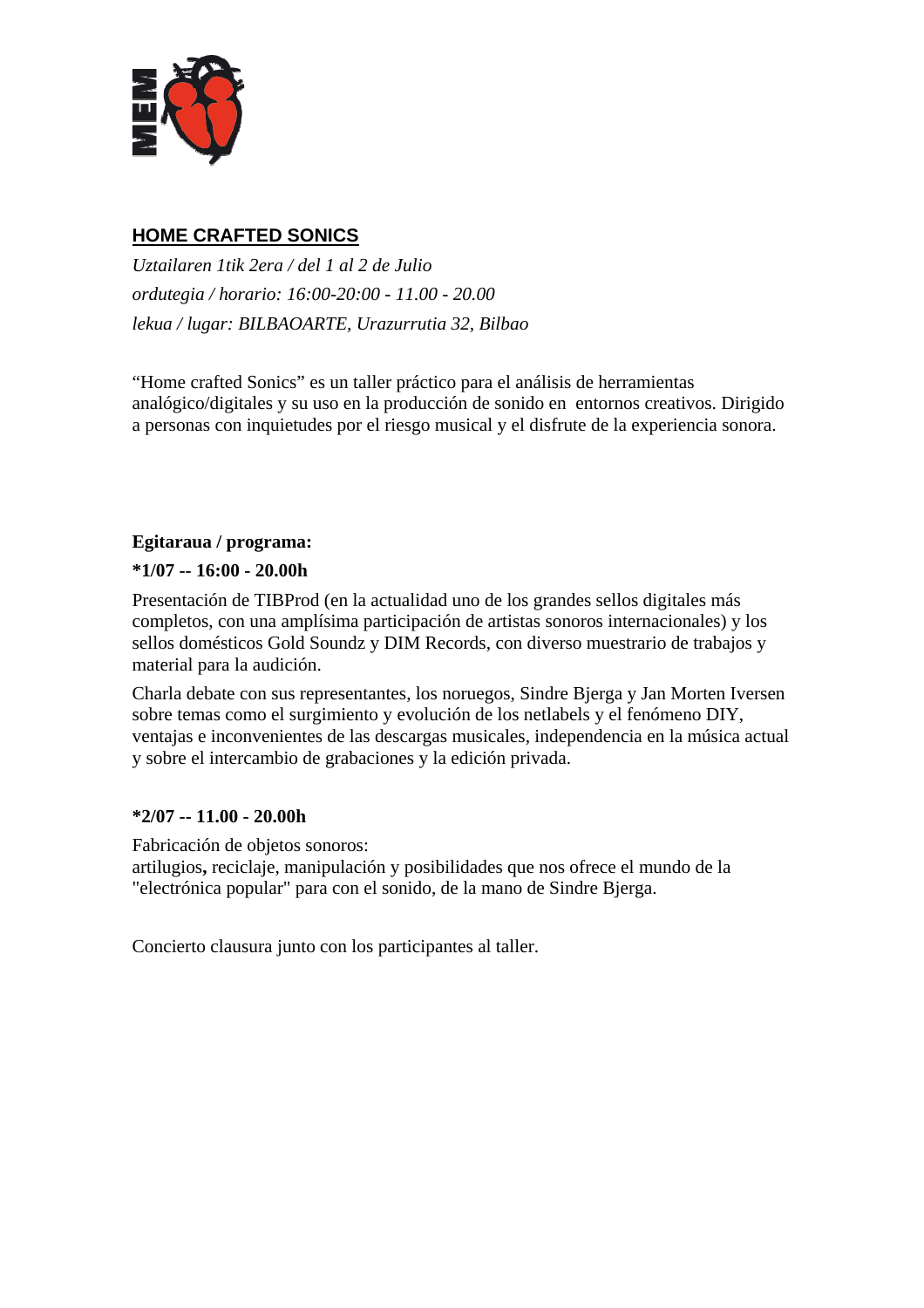

Para participar en el taller envía tus datos (nombre-apellidos, dirección, contacto) a la dirección de email **bilbaoarte@ayto.bilbao.net** 

Dohain / Gratis Izena emateko epea / fecha límite para inscripción:

**Ekainaren 27 de Junio** 

Partaide kopurua / Nº de participantes: **10-12** 

Koordinatzailea / Coordina: **OpenMEM**  Antolatzailea / Organiza: **BILBAOARTE**